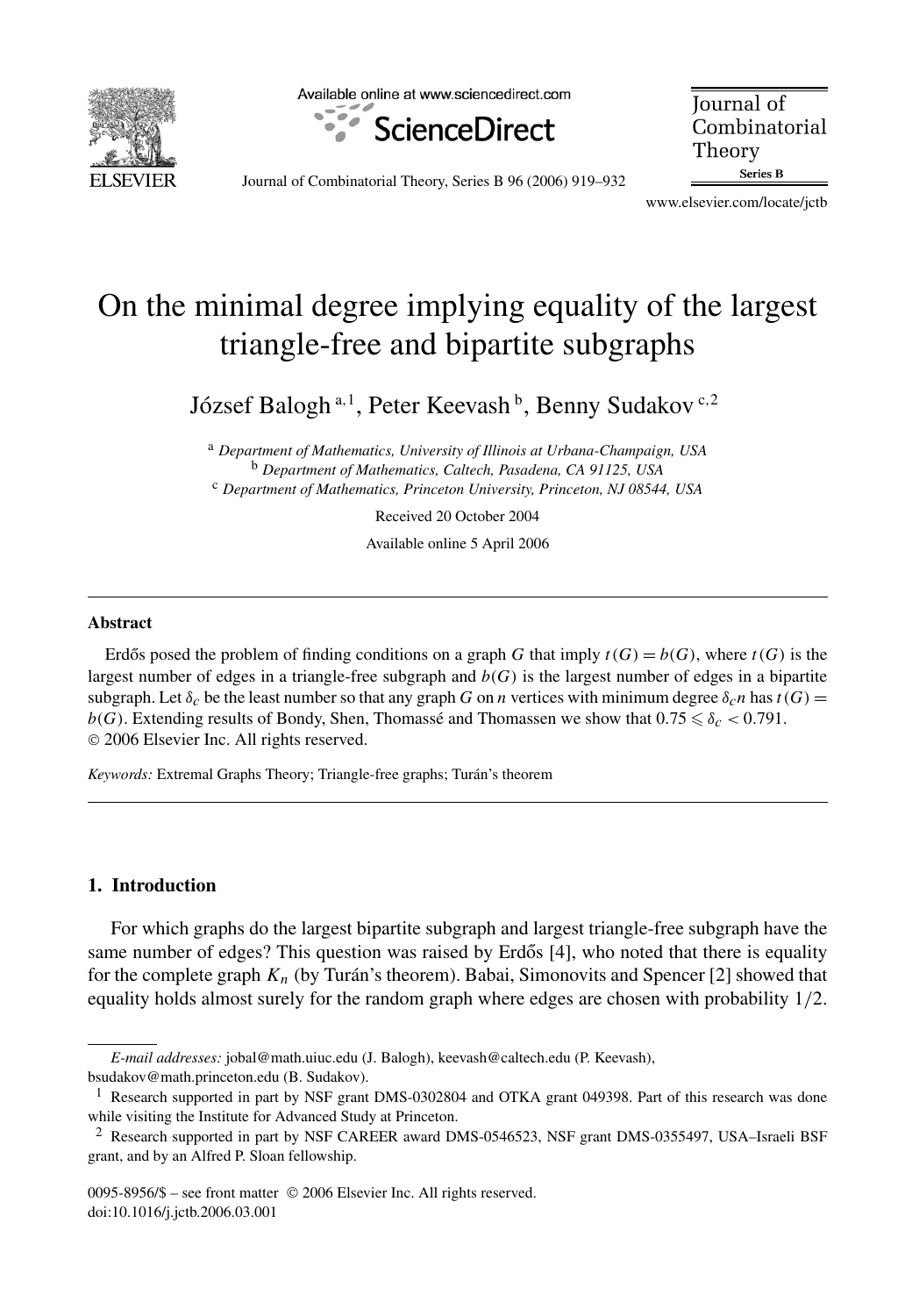A general condition implying equality was given by Bondy, Shen, Thomassé and Thomassen [3], who showed that a minimum degree condition is sufficient.

For a graph *G* we write  $b(G)$  for the number of edges in its largest bipartite subgraph, and  $t(G)$  for the number of edges in its largest triangle-free subgraph. Clearly  $t(G) \geq b(G)$ . Write  $\delta_c$  for the least number so that, for *n* sufficiently large, any graph *G* on *n* vertices with minimum degree  $\delta(G) \geq (\delta_c + o(1))n$  has  $t(G) = b(G)$ . Bondy et al. [3] showed that  $0.675 \leq \delta_c \leq 0.85$ . We will strengthen this as follows.

**Theorem 1.1.**  $0.75 \leq \delta_c < 0.791$ .

Moreover, we believe that the lower bound is tight and propose the following conjecture.

**Conjecture 1.2.** In any graph on *n* vertices with minimum degree at least  $(3/4 + o(1))n$  the *largest triangle-free and largest bipartite subgraphs have equal size.*

This paper is organised as follows. In the next section we will describe some properties of triangle-free graphs under certain minimum degree conditions. Section 3 contains a proof of a slightly weaker form of Theorem 1.1, in which we relax the upper bound to  $\delta_c \leq 0.8$ . This contains the main ideas of the proof, but the bound of 0*.*791 is more involved, so we defer it to Section 4. In Section 5 we prove a technical lemma needed in Section 4. The final section contains some concluding remarks.

**Notation.** We usually write  $G = (V, E)$  for a graph G with vertex set  $V = V(G)$  and edge set  $E = E(G)$ , setting  $n = |V|$  and  $e = e(G) = |E(G)|$ . If  $X \subset V$  is a subset of the vertex set then  $G[X]$  denotes the restriction of *G* to *X*, i.e. the graph on *X* whose edges are those edges of *G* with both endpoints in *X*. We will also write  $e_G(X) = e(G[X])$ . Similarly, we write  $e_G(X, Y)$ for the number of edges with one endpoint in *X* and the other in *Y* . We will usually omit the subscript *G* unless there is possibility for confusion. The neighbourhood of a vertex  $v$  is  $N(v)$ , and adjacency of *u* and *v* is denoted by  $u \sim v$ .

We will assume throughout the paper that *n* is sufficiently large. To improve readability we will omit 'floor' and 'ceiling' signs, and all inequalities will be understood to hold up to an additive error of  $o(1)$ , i.e. a quantity that tends to zero as *n* tends to infinity.

## **2. Preliminaries**

We start by describing the structure of triangle-free graphs with high minimal degrees. For  $d \geq 1$  we define a graph  $F_d$  as follows. The vertex set  $V(F_d)$  consists of the integers modulo  $3d - 1$ , which we denote by  $\mathbb{Z}_{3d-1}$ . The vertex  $v \in \mathbb{Z}_{3d-1}$  is adjacent to the vertices  $v + 1$ ,  $v + 4$ ,  $v + 7, \ldots, v - 1$ . Thus  $F_d$  is a *d*-regular graph on 3*d* − 1 vertices. For example,  $F_1 = K_2$ consists of a single edge, and  $F_2 = C_5$  is a 5-cycle. Figure 1 shows  $F_3$  and  $F_4$ .

Given a graph *H* we say that a graph *G* has *H*-type if there is a homomorphism from *G* to *H*, i.e. a function  $f: V(G) \to V(H)$  so that if *uv* is an edge of *G* then  $f(u)f(v)$  is an edge of *H*. Equivalently, *G* is a subgraph of a blow-up of *H*, with parts  $\{f^{-1}(x): x \in V(H)\}$ . For example, *G* has *F*1-type if and only if it is bipartite. The following result was proved by Jin [5].

**Theorem 2.1.** Let  $1 \leq d \leq 9$  and suppose G is a triangle-free graph with minimum degree  $\delta(G) > \frac{d+1}{3d+2}n$ . Then *G* has  $F_d$ -type.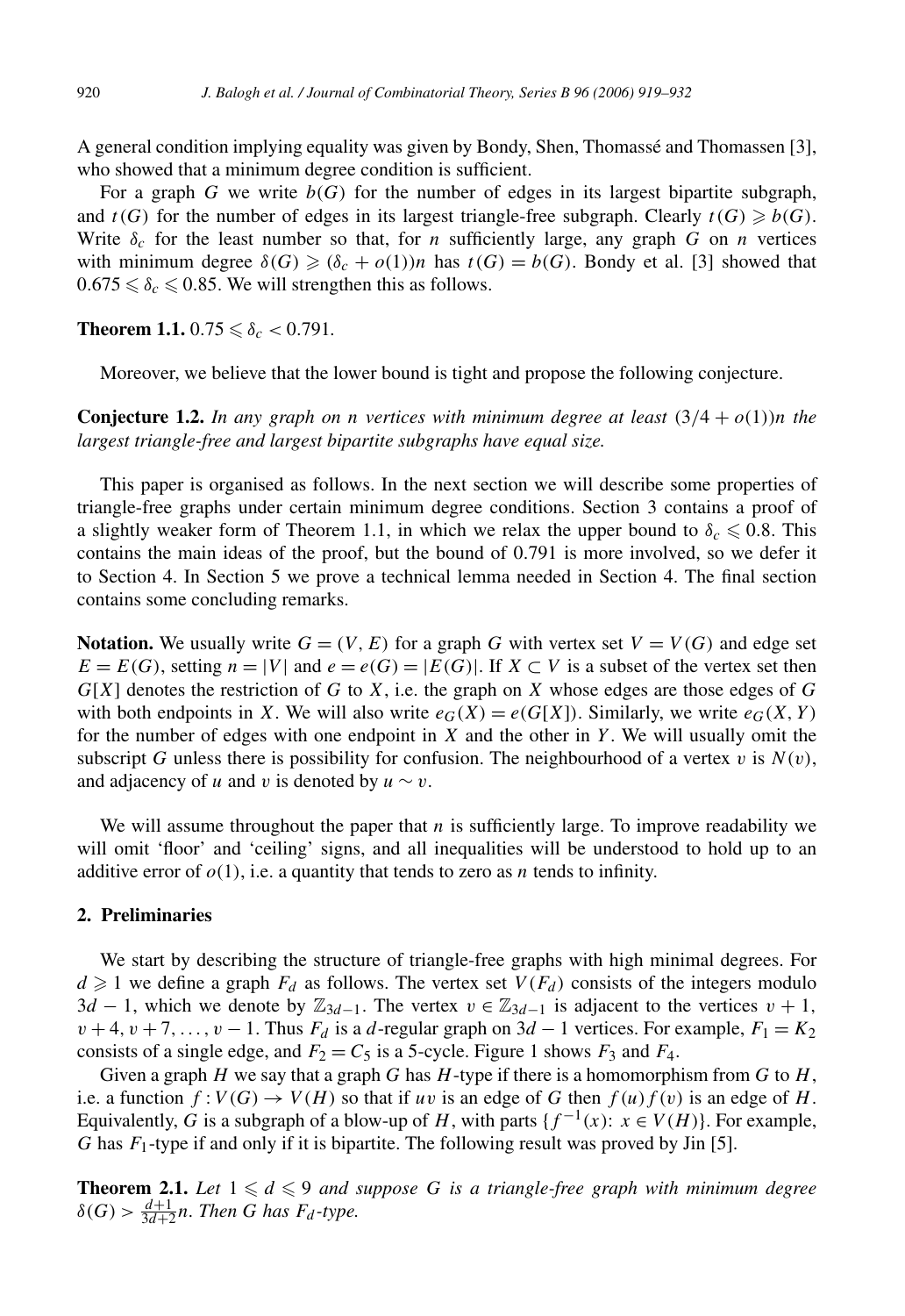

Fig. 1. Triangle-free graphs with high minimal degree.

Next we will need a lemma which describes the behaviour of these graphs under certain minimum degree assumptions.

**Lemma 2.2.** *Suppose G is a graph on m vertices with minimum degree*  $\delta(G) \geq \gamma m$ *. Suppose also that G has*  $F_d$ -type, with parts  $V_i$ ,  $i \in \mathbb{Z}_{3d-1}$ , but not  $F_i$ -type for any  $i < d$ .

(i) *If*  $d = 2$  *then*  $\gamma \leq 2/5$ ,  $m^{-2}e(G) \leq 5\gamma^2 - 4\gamma + 1$  *and*  $m^{-2} \sum_i |V_i|^2 \leq 30\gamma^2 - 24\gamma + 5$ . (ii) *If*  $d = 3$  *then*  $\gamma \leq 3/8$  *and*  $m^{-2}e(G) \leq 36\gamma^2 - 27\gamma + 21/4$ . (iii) *If*  $d = 4$  *then*  $\gamma \le 4/11$  *and*  $m^{-2}e(G) \le \frac{297}{4}\gamma^2 - 54\gamma + 10$ *.* 

This is immediate from the following lemma, except in the case  $d = 2$ , when a little extra work is needed to get the bound for *e(G)*.

**Lemma 2.3.** *Suppose*  $d \ge 2$  *and the vertices of*  $F_d$  *are weighted by reals, so that vertex i* has weight  $x_i$ , where  $0 \le x_i \le 1$  and  $\sum_i x_i = 1$ . Write  $c = \sum_i x_i^2$ ,  $g_i = \sum_{j : j \sim i} x_j$  and  $e =$  $\frac{1}{2} \sum_i x_i g_i = \sum_{i \sim j} x_i x_j$ . Suppose  $g_i \ge \gamma$  for each  $i \in \mathbb{Z}_{3d-1}$ . Then  $\gamma \leqslant \frac{d}{\gamma}$ 

$$
\gamma \leq \frac{1}{3d-1},
$$
  
\n
$$
c \leq (3d-1)(3\gamma - 1)^2 + (d - (3d-1)\gamma)((21 - 9d)\gamma + 3d - 6),
$$
  
\n
$$
e \leq \frac{1}{2}d(3d-1)(3\gamma - 1)^2 + \frac{3}{4}(d - (3d-1)\gamma)(3d\gamma + 3\gamma - d).
$$

**Proof.** Note that every  $i \in \mathbb{Z}_{3d-1}$  is adjacent to exactly one element of {0, 1, 2}, apart from 1, which is adjacent to both 0 and 2. Therefore,

$$
3\gamma \leq g_0 + g_1 + g_2 = x_1 + \sum_i x_i = x_1 + 1,
$$

so  $x_1 \geq 3\gamma - 1$ . Also, we have

$$
(3d - 4)\gamma \leq g_3 + \dots + g_{3d-2} = \sum_i g_i - (g_0 + g_1 + g_2) = d \sum_i x_i - \left(x_1 + \sum_i x_i\right)
$$
  
=  $(d - 1) - x_1$ ,

so  $x_1 \leq d - 1 - (3d - 4)\gamma$ . Combining these inequalities gives  $(3d - 1)\gamma \leq d$ . Set  $y_i = \frac{x_i - (3\gamma - 1)}{d - (3d - 1)\gamma}.$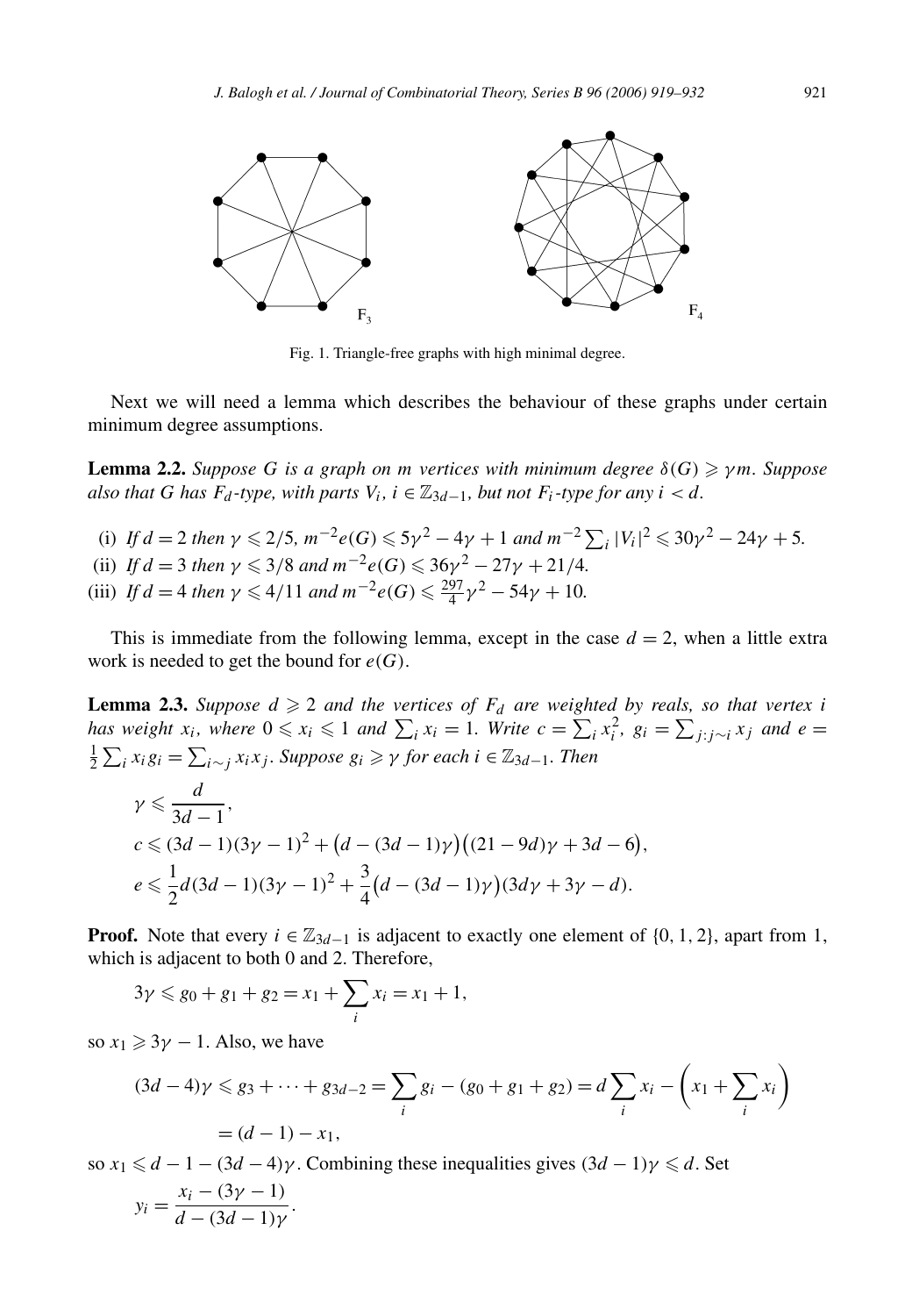Then  $0 \leqslant y_i \leqslant 1$  and

$$
\sum_{i} y_i = (d - (3d - 1)\gamma)^{-1} (1 - (3d - 1)(3\gamma - 1)) = 3.
$$

We can write

$$
c = \sum_{i} x_{i}^{2} = \sum_{i} (3\gamma - 1 + (d - (3d - 1)\gamma)y_{i})^{2}
$$
  
=  $\sum_{i} (3\gamma - 1)^{2} + 2(3\gamma - 1)(d - (3d - 1)\gamma) \sum_{i} y_{i} + (d - (3d - 1)\gamma)^{2} \sum_{i} y_{i}^{2}$   
=  $(3d - 1)(3\gamma - 1)^{2} + 6(3\gamma - 1)(d - (3d - 1)\gamma) + (d - (3d - 1)\gamma)^{2} \sum_{i} y_{i}^{2}$ ,

so *c* is maximised when  $\sum_i y_i^2$  is maximised. Since  $0 \le y_i \le 1$  we have  $\sum_i y_i^2 \le \sum y_i = 3$ . Substituting gives

$$
c \leq (3d - 1)(3\gamma - 1)^{2} + (d - (3d - 1)\gamma)((21 - 9d)\gamma + 3d - 6).
$$

Also, we can write

$$
e = \sum_{i \sim j} (3\gamma - 1 + (d - (3d - 1)\gamma)y_i)(3\gamma - 1 + (d - (3d - 1)\gamma)y_j)
$$
  
= 
$$
\sum_{i \sim j} (3\gamma - 1)^2 + \sum_i y_i \sum_{j : j \sim i} (3\gamma - 1)(d - (3d - 1)\gamma) + (d - (3d - 1)\gamma)^2 \sum_{i \sim j} y_i y_j
$$
  
= 
$$
\frac{1}{2}d(3d - 1)(3\gamma - 1)^2 + 3d(3\gamma - 1)(d - (3d - 1)\gamma) + (d - (3d - 1)\gamma)^2 \sum_{i \sim j} y_i y_j.
$$

It is well known, and easy to see by a variational argument, that the maximum of  $\sum_{i \sim j} y_i y_j$ subject only to the conditions  $\sum_i y_i = 3$ ,  $y_i \ge 0$  is achieved when the vertices with  $y_i > 0$  form a clique in the graph. Since  $F_d$  is triangle-free this clique is just an edge, so  $\sum_{i \sim j} y_i y_j \leq (3/2)^2$ . This bound is not best possible, as we have not used the other conditions that the  $y_i$  must satisfy, but it suffices for our purposes. Therefore,

$$
e \le \frac{1}{2}d(3d-1)(3\gamma - 1)^2 + 3d(3\gamma - 1)(d - (3d - 1)\gamma) + \frac{9}{4}(d - (3d - 1)\gamma)^2
$$
  
=  $\frac{1}{2}d(3d - 1)(3\gamma - 1)^2 + \frac{3}{4}(d - (3d - 1)\gamma)(3d\gamma + 3\gamma - d).$ 

Finally, we observe a little trick that improves the bound to that asserted by Lemma 2.2 when *d* = 2, i.e.  $F_2 = C_5$ . Set  $z_i = 1 - y_i$ , so that  $0 \le z_i \le 1$  and  $\sum_i z_i = 5 - \sum_i y_i = 2$ . Then

$$
\sum_{i \sim j} y_i y_j = \sum_{i \sim j} (1 - z_i)(1 - z_j) = 5 - 2 \sum_i z_i + \sum_{i \sim j} z_i z_j = 1 + \sum_{i \sim j} z_i z_j.
$$

By the argument above  $\sum_{i \sim j} z_i z_j \leq \frac{1}{4} (\sum_i z_i)^2 = 1$ , so  $\sum_{i \sim j} y_i y_j \leq 2$ . Substituting this improved bound above gives  $e \leq 5\gamma^2 - 4\gamma + 1$ . This completes the proof of the lemma.  $\Box$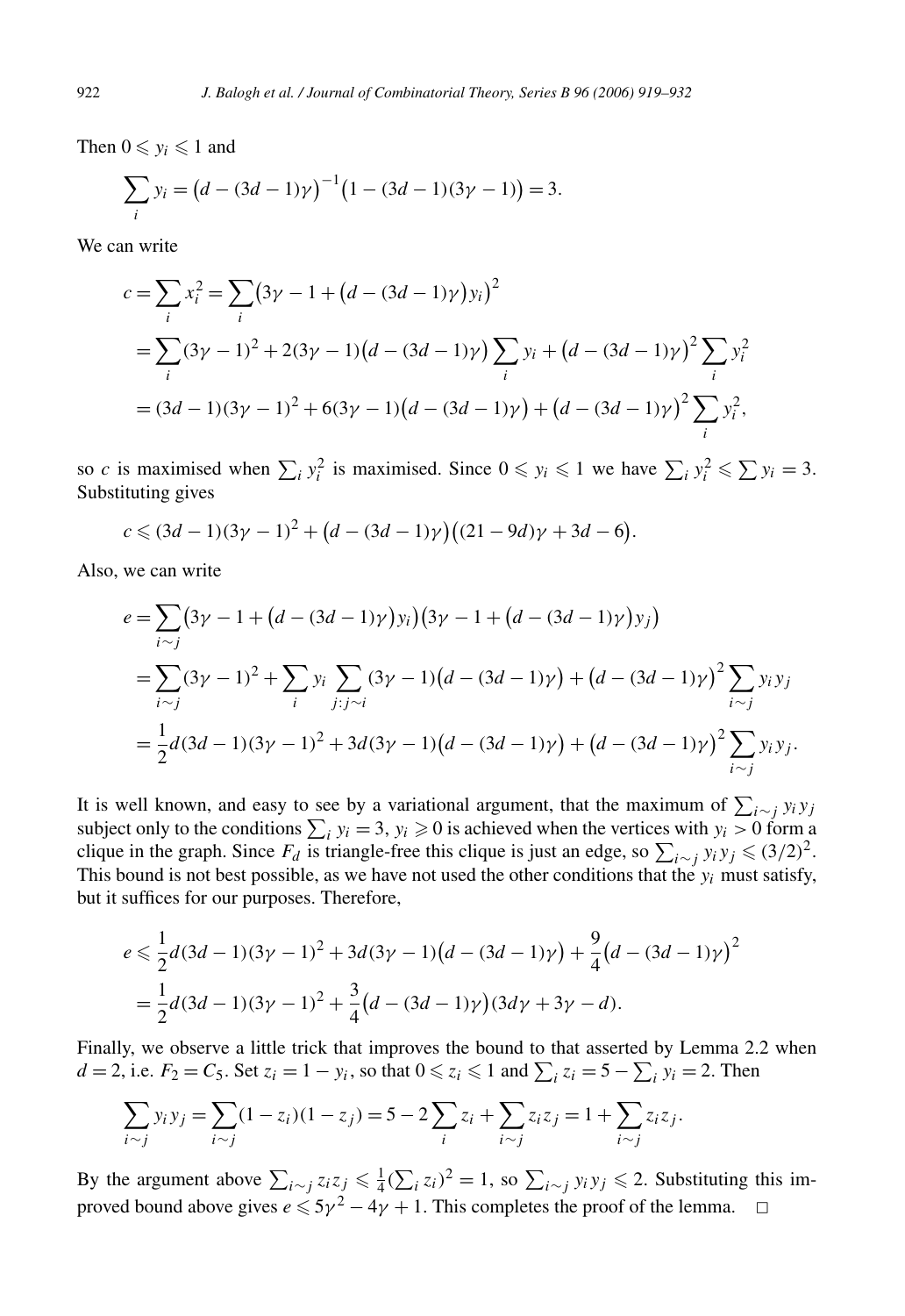**Remark.** With more careful analysis we can obtain the best possible bound for *e* in the above lemma, by showing that  $\sum_{i \sim j} y_i y_j \leq 2$  for any *d*. The argument is rather more involved, so we will just state the result:

$$
e \leq \frac{1}{2}d(3d-1)(3\gamma-1)^2 + \big(d-(3d-1)\gamma\big)\big((3d+2)\gamma-d\big).
$$

#### **3. A slightly weaker bound**

Recall that for a graph  $G$ , we write  $b(G)$  for the number of edges in its largest bipartite subgraph and  $t(G)$  for the number of edges in its largest triangle-free subgraph. We write  $\delta_c$  for the least number so that any graph *G* on *n* vertices with minimum degree  $\delta(G) \geq (\delta_c + o(1))n$ has  $t(G) = b(G)$ . In this section we will show that  $0.75 \leq \delta_c \leq 0.8$ . This will serve to illustrate the ideas involved in the proof, and we will postpone the more involved proof of  $\delta_c < 0.791$  to the next section.

First we give the lower bound. We remind the reader of the Chernoff large deviations bound (see, e.g., [1, Appendix A]). Suppose  $X_1, \ldots, X_m$  are independent identically distributed random variables with  $\mathbb{P}(X_i = 1) = p$  and  $\mathbb{P}(X_i = 0) = 1 - p$ , where *p* is a constant not depending on *m*. Then  $\mathbb{P}(|\sum X_i - mp| > a) < e^{-ca^2/m}$ , where *c* is a constant depending only on *p*.

**Theorem 3.1.** *For any δ <* 3*/*4 *there is n and a graph G on n vertices with minimum degree at least δn in which the largest triangle-free subgraph has more edges than the largest bipartite subgraph. Therefore*  $\delta_c \geqslant 3/4$ .

**Proof.** The vertex set  $V = V(G)$  of our graph will be divided into parts  $V_i$ ,  $i \in \mathbb{Z}_5$ , each of size  $n/5$ . All pairs *uv* with  $u, v \in V_i$  or  $u \in V_i$ ,  $v \in V_{i+1}$  for some *i* are edges of *G*. Also, for every *i* each pair *uv* with  $u \in V_i$ ,  $v \in V_{i+2}$  is chosen to be an edge randomly and independently with probability  $\theta$ , for some  $\theta$  < 3/8 which we specify later.

Consider a vertex  $v \in V_i$ . It is joined to all  $3n/5 - 1$  vertices of  $(V_i - v) \cup V_{i+1} \cup V_{i-1}$ . In addition,  $|N(v) \cap (V_{i+2} \cup V_{i-2})|$  is a sum of  $\frac{2}{5}n$  independent indicator random variables each taking the value 1 with probability  $\theta$ . By the Chernoff bound, the probability that this sum deviates from  $\frac{2}{5}\theta n$  by more than  $n^{3/4}$  is less than  $e^{-\Omega(\sqrt{n})}$ . Therefore  $|d(v) - \frac{1}{5}(3 + 2\theta)n| < n^{3/4}$ for every vertex *v*, with probability at least  $1 - ne^{-\Omega(\sqrt{n})} = 1 - o(1)$ . Similarly, the probability that the number of edges  $e(A_i, A_{i+2})$  between some subsets  $A_i \subset V_i$ ,  $A_{i+2} \subset V_{i+2}$  deviates from  $\theta |A_i||A_{i+2}|$  by more than  $n^{5/3}$  is at most  $e^{-\Omega(n^{4/3})}$ . Indeed, if  $|A_i||A_{i+2}| < n^{5/3}$  this probability is zero, otherwise we can use the Chernoff bound again. Therefore, for every *i* and every such choice of  $A_i$ ,  $A_{i+2}$  we have  $|e(A_i, A_{i+2}) - \theta |A_i||A_{i+2}|| < n^{5/3}$ , with probability at least  $1 - 2^{2n} \cdot e^{-\Omega(n^{4/3})} = 1 - o(1).$ 

By the above discussion there exists a choice of *G* such that all vertices satisfy  $d(v)$  =  $\frac{1}{5}(3 + 2\theta)n + o(n)$  and  $e(A_i, A_{i+2}) = \theta |A_i||A_{i+2}| + o(n^2)$  for any two subsets  $A_i \subset V_i$ ,  $A_{i+2} \subset V_{i+2}$ . We choose  $\theta$  so that  $\delta < \frac{1}{5}(3+2\theta) < 3/4$ . Then *G* has minimum degree at least  $\delta n$ . Now suppose that  $A_i$ ,  $i \in \mathbb{Z}_5$ , define the largest cut in *G*, i.e.  $e(\bigcup A_i, V \setminus \bigcup A_i) = b(G)$ . Write  $|A_i| = x_i n$  and  $x = \sum x_i$ . Then  $0 \le x_i \le 1/5$ , and by replacing every  $A_i$  by its complement if necessary we can assume  $x \leq 1/2$ . Now

$$
n^{-2}b(G) < \sum_{i} x_i (1/5 - x_i) + \sum_{i} x_i (1/5 - x_{i+1}) + \sum_{i} x_i (1/5 - x_{i-1}) + \theta \sum_{i} x_i (1/5 - x_{i+2}) + \theta \sum_{i} x_i (1/5 - x_{i-2}) + o(1)
$$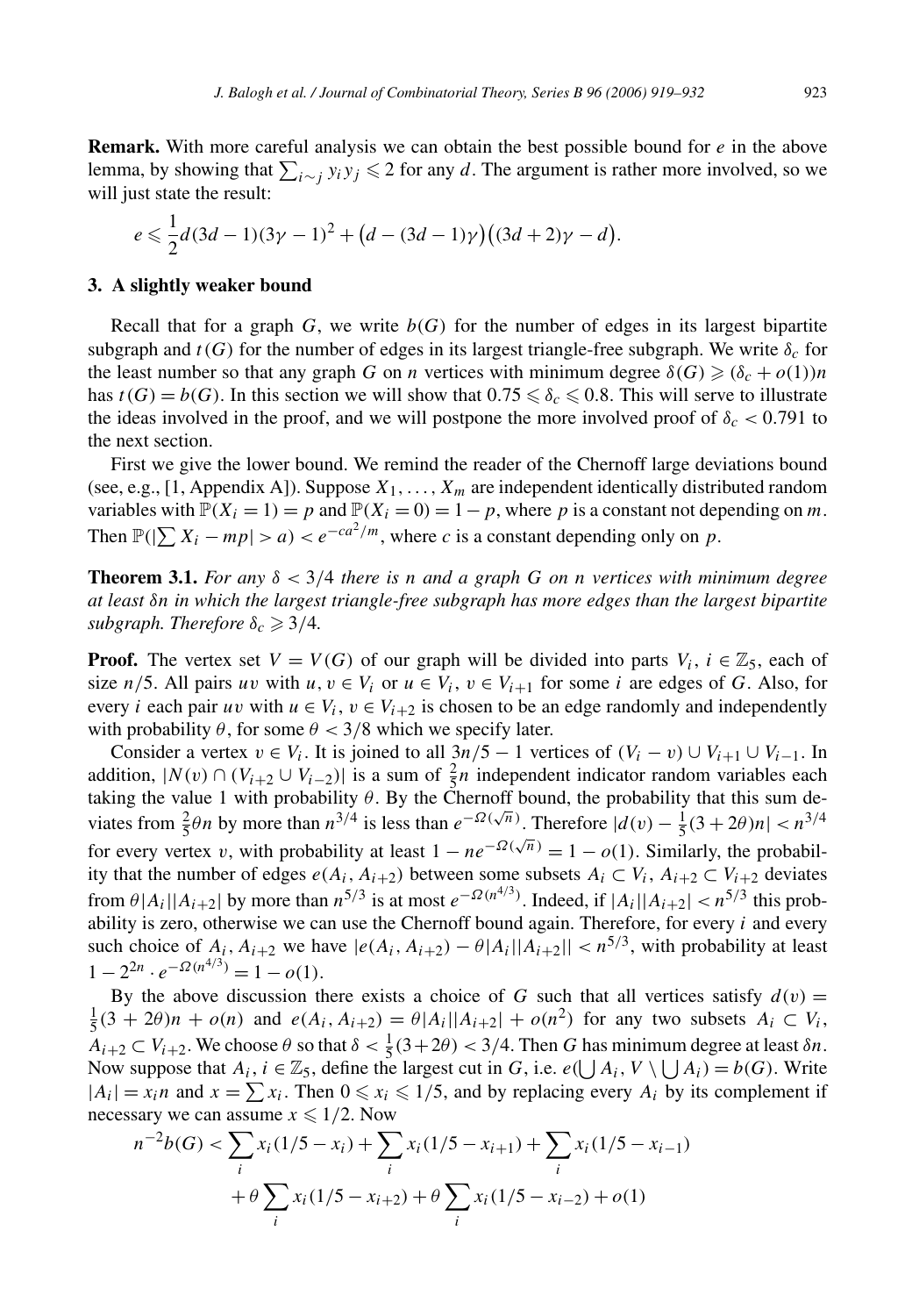$$
= \frac{1}{5}(3+2\theta)x - \sum_{i} x_i^2 - 2\sum_{i} x_i x_{i+1} - 2\theta \sum_{i} x_i x_{i+2} + o(1)
$$
  

$$
= \frac{1}{5}(3+2\theta)x - x^2 + 2(1-\theta) \sum_{i} x_i x_{i+2} + o(1),
$$

using the identity  $x^2 = \sum_i x_i^2 + 2\sum_i x_i x_{i+1} + 2\sum_i x_i x_{i+2}$ . It is not hard to show (see [3]) that

$$
\sum_{i} x_{i} x_{i+2} \leq \begin{cases} x^{2}/4, & 0 \leq x \leq 2/5, \\ \frac{1}{5}(x-1/5), & 2/5 \leq x \leq 1/2. \end{cases}
$$

If 0 ≤ *x* ≤ 2/5 we have  $n^{-2}b(G)$  <  $\frac{1}{5}(3+2\theta)x - \frac{1}{2}(1+\theta)x^2 + o(1)$ . The maximum of the quadratic is at  $x = \frac{1}{5}(2 + (1 + \theta)^{-1}) + o(1) > 6/11 + o(1)$ , as  $\theta < 3/8$ . This is not in the range [0, 2/5] for large *n*, so the maximum occurs at *x* = 2/5, giving *n*<sup>−2</sup>*b*(*G*) <  $\frac{2}{25}(2 + θ) + o(1)$  <  $0.19 + o(1) < 1/5$ . If  $2/5 \le x \le 1/2$  then

$$
n^{-2}b(G) < \frac{1}{5}(3+2\theta)x - x^2 + \frac{2}{5}(1-\theta)(x-1/5) + o(1)
$$
\n
$$
= x - x^2 - \frac{2}{25}(1-\theta) + o(1).
$$

The maximum occurs at  $x = 1/2$ , so we see that  $n^{-2}b(G) \le \frac{17}{100} + \frac{2}{25}\theta + o(1) < 1/5$ , as  $\theta < 3/8$ is a constant. However, the graph spanned by the edges joining  $V_i$  to  $V_{i+1}$  for each *i* is triangle free and has  $n^2/5$  edges, so  $t(G) \geq n^2/5 > b(G)$ . This completes the proof.  $\Box$ 

Before proving the upper bound we need two lemmas.

**Lemma 3.2.** *Suppose Γ is a bipartite subgraph of a graph G and there are m edges incident to the vertices in*  $V(G) \setminus V(\Gamma)$ *. Then G has a bipartite subgraph of size at least*  $e(\Gamma) + m/2$ *.* 

**Proof.** Let  $(A_0, B_0)$  be the bipartition of *Γ*. Consider a bipartite subgraph *G*<sup>'</sup> of *G* with parts  $(A, B)$ , where  $A_0 \subset A$ ,  $B_0 \subset B$  and we place each vertex  $v \in V(G) \setminus V(F)$  in *A* or *B* randomly and independently with probability 1/2. All edges of *Γ* are edges of *G*<sup>'</sup>, and each edge incident to a vertex in  $V(G) \setminus V(\Gamma)$  appears in G' with probability 1/2. By linearity of expectation  $\mathbb{E}[e(G')] = e(\Gamma) + \frac{m}{2}$ , so some bipartite subgraph of *G* has at least this many edges.  $\Box$ 

**Lemma 3.3.** *Let G be a graph with vertices partitioned as*  $V(G) = \bigcup_{i \in \mathbb{Z}_5} V_i$ *. Say that an edge* uv of G has type t if  $t \in \{0, 1, 2\}$  and  $u \in V_i$ ,  $v \in V_{i+t}$  for some i. Write  $e_t$  for the number of *edges of type t, and*  $e = e(G) = e_0 + e_1 + e_2$ *. Then* 

$$
b(G) \geq \frac{2}{5}(e+e_1) - \frac{3}{10}e_0.
$$

**Proof.** Choose  $i \in \mathbb{Z}_5$  uniformly at random, and then randomly partition  $V_i$  as  $A_i \cup B_i$ , by placing  $v \in V_i$  in  $A_i$  or  $B_i$  randomly and independently with probability 1/2. Consider the bipartite subgraph *G*<sup>'</sup> with parts  $(A, B)$  where  $A = A_i \cup V_{i+1} \cup V_{i-2}$  and  $B = B_i \cup V_{i-1} \cup V_{i+2}$ . For each edge of  $G$  we compute the probability that it appears in  $G'$ .

Consider an edge *uv* of type 0, with  $u, v \in V_i$ . This will appear in G' if  $i = j$  and then  $u, v$ are placed with one in  $A_i$  and the other in  $B_i$ , an event with probability  $1/10$ . Next consider an edge *uv* of type 1 with  $u \in V_j$  and  $v \in V_{j+1}$ . This appears in G' if one of the following three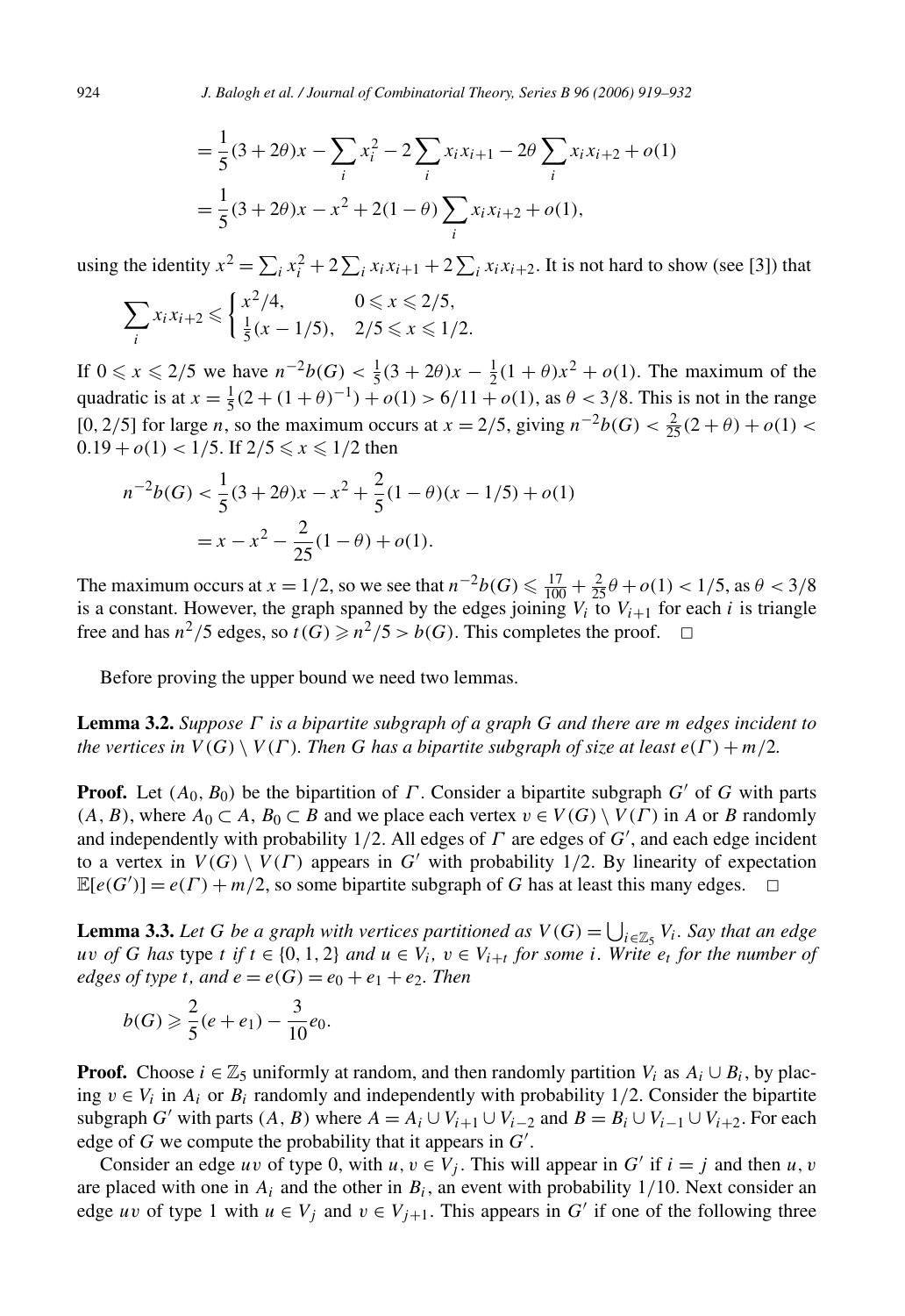mutually exclusive events occurs: (i)  $i \in \{j-1, j-2, j+2\}$ , (ii)  $i = j, u \in B_i$ , (iii)  $i = j + 1$ ,  $v \in A_i$ . The total probability of these events is 4/5. Finally, consider an edge *uv* of type 2 with  $u \in V_i$  and  $v \in V_{i+2}$ . This appears in *G*<sup>'</sup> if one of the following three mutually exclusive events occurs: (i)  $i = j + 1$ , (ii)  $i = j$ ,  $u \in A_i$ , (iii)  $i = j + 2$ ,  $v \in B_i$ . The total probability of these events is 2*/*5.

Since  $e = e_0 + e_1 + e_2$ , by linearity of expectation

$$
\mathbb{E}[e(G')] = \frac{1}{10}e_0 + \frac{4}{5}e_1 + \frac{2}{5}e_2 = \frac{2}{5}(e+e_1) - \frac{3}{10}e_0.
$$

Therefore there is a bipartite subgraph of *G* with at least this many edges.  $\Box$ 

**Theorem 3.4.** *Suppose G is a graph on n vertices with minimum degree*  $\frac{4}{5}n + 1$ *, where n is large. Then the largest triangle-free and largest bipartite subgraphs of G have equal size. Therefore*  $\delta_c \leqslant 4/5$ .

**Proof.** Let *G* be a graph on *n* vertices with minimum degree  $\frac{4}{5}n + 1$ . Then  $e(G) \geq \frac{2}{5}n^2 + \frac{1}{2}n$ . We will suppose that  $b(G) < t(G)$  and derive a contradiction. Let *H* be a triangle-free subgraph of *G* with  $e(H) = t(G)$  maximal, and write  $e(H) = \frac{tn^2}{s}$ . Since  $t(G) > b(G) \geq e(G)/2$  we have  $t > 1/5 + 1/(4n)$ .

Construct a sequence of graphs  $H = H_n, H_{n-1}, \ldots$ , where if  $H_k$  has a vertex of degree less than  $\frac{11}{30}k$  we delete that vertex to obtain  $H_{k-1}$ . Let  $\Gamma$  be the final (possibly empty) graph of this sequence and write  $|V(\Gamma)| = \alpha n$ . Then  $\Gamma$  is a triangle-free graph with minimal degree  $\delta(F) \geq \frac{11}{30} |V(F)|$ , and  $e(\Gamma) \geq e(H) - \frac{11}{30} {n+1 \choose 2} - {(\alpha n+1 \choose 2}) = e(H) - \frac{11}{60} (1-\alpha^2)n^2 - \frac{11}{60} (1-\alpha)n$ , i.e.

$$
n^{-2}e(\Gamma) \geqslant t - \frac{11}{60} \left(1 - \alpha^2\right) - \frac{11}{60} \left(1 - \alpha\right) / n. \tag{1}
$$

As 11/30 > 4/11, by Theorem 2.1, *Γ* has *F<sub>d</sub>*-type for some *d* ≤ 3. Choose *d* so that *Γ* does not have *F<sub>i</sub>*-type for any *i* < *d*. If  $d = 3$ , then by Lemma 2.2(ii) (with  $\gamma = 11/30$ ) we have

$$
n^{-2}e(\Gamma) \leq (36(11/30)^2 - 27(11/30) + 21/4)\alpha^2 = \frac{19}{100}\alpha^2.
$$

Since  $\alpha \le 1$ , this implies  $t - O(1/n) \le \frac{19}{100}\alpha^2 + \frac{11}{60}(1-\alpha^2) = \frac{11}{60} + \frac{1}{150}\alpha^2 \le 1/5 - 1/100$ , which is a contradiction.

Next consider the case when  $d = 1$ , i.e.  $\Gamma$  is bipartite. The number of edges of G incident to vertices in  $V(G) \setminus V(\Gamma)$  is

$$
m = \sum_{v \in V(G) \setminus V(\Gamma)} d(v) - e(V(G) \setminus V(\Gamma)) > (1 - \alpha)n \cdot \frac{4}{5}n - \binom{(1 - \alpha)n}{2}
$$

$$
= \left(\frac{4}{5}(1 - \alpha) - \frac{1}{2}(1 - \alpha)^2\right)n^2 + \frac{1}{2}(1 - \alpha)n.
$$

Applying Lemma 3.2 we have

$$
t = n^{-2}t(G) > n^{-2}b(G) \ge n^{-2}(e(\Gamma) + m/2)
$$
  
>  $t - \frac{11}{60}(1 - \alpha^2) - \frac{11}{60}(1 - \alpha)/n + \frac{2}{5}(1 - \alpha) - \frac{1}{4}(1 - \alpha)^2 + \frac{1}{4}(1 - \alpha)/n.$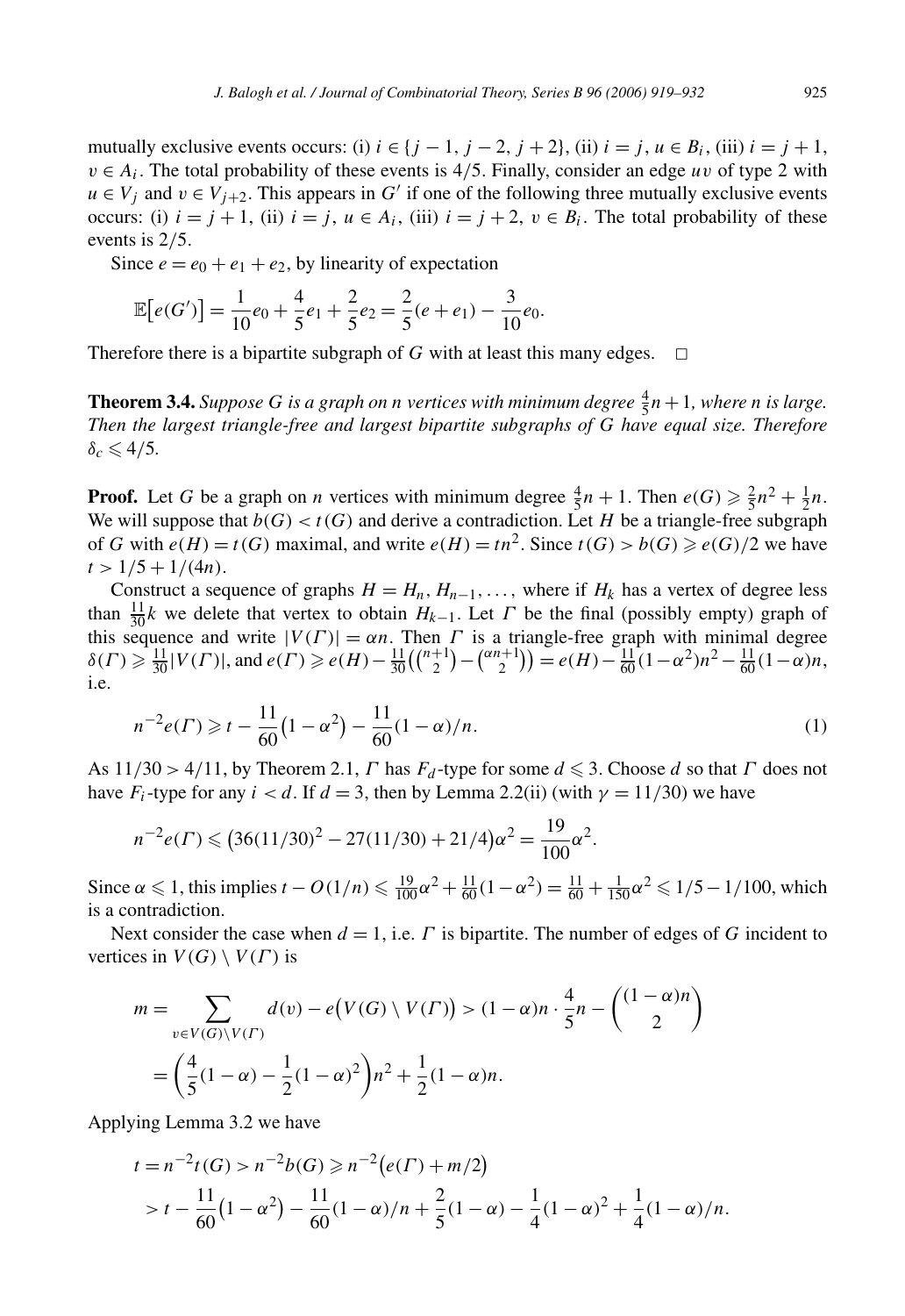This gives  $0 > -\frac{11}{60}(1 - \alpha^2) + \frac{2}{5}(1 - \alpha) - \frac{1}{4}(1 - \alpha)^2$ , which simplifies to  $\frac{1}{30}(1 - \alpha)(1 - 2\alpha) > 0$ , i.e.  $\alpha$  < 1/2. However  $e(\Gamma) \leq |V(\Gamma)|^2/4$  by Turán's theorem. Hence by inequality (1)

$$
t \leq \frac{1}{4}\alpha^2 + \frac{11}{60}\left(1 - \alpha^2\right) + \frac{11}{60}\left(1 - \alpha\right)/n \leq \frac{11}{60} + \frac{1}{15}\alpha^2 + \frac{11}{60n} < \frac{1}{5} + \frac{1}{4n},
$$

which is a contradiction.

Therefore we conclude that  $d = 2$ , i.e.  $\Gamma$  has  $C_5$ -type. By Lemma 2.2(i) we have  $n^{-2}e(\Gamma) \le (5(11/30)^2 - 4(11/30) + 1)\alpha^2 = \frac{37}{180}\alpha^2$ , so by inequality (1)

$$
t \leq \frac{11}{60} \left( 1 - \alpha^2 \right) + \frac{37}{180} \alpha^2 + O(1/n) = \frac{11}{60} + \frac{1}{45} \alpha^2 + O(1/n). \tag{2}
$$

Write

$$
p = 2n^{-2}e_G(V(G) \setminus V(\Gamma)), \qquad q = 2n^{-2}e_G(V(\Gamma)),
$$
  

$$
r = n^{-2}e_G(V(\Gamma), V(G) \setminus V(\Gamma)).
$$

By the minimum degree condition on *G* we have

$$
\frac{4}{5}\alpha \leqslant n^{-2} \sum_{v \in V(\Gamma)} d(v) = q + r, \qquad \frac{4}{5}(1 - \alpha) \leqslant n^{-2} \sum_{v \notin V(\Gamma)} d(v) = p + r. \tag{3}
$$

Label the parts of *Γ* as  $V_i$ ,  $i \in \mathbb{Z}_5$ , so that edges of *Γ* have type 1 in the terminology of Lemma 3.3. By Lemma 3.3 we have

$$
n^{-2}b(G[V(\Gamma)]) \geq \frac{2}{5}(q/2 + e_1) - \frac{3}{10}e_0,
$$

where we have denoted the number of edges of  $G[V(\Gamma)]$  of type *i* by  $e_i n^2$  (slightly modifying the notation used in the lemma).

Now by Lemma 3.2

$$
t > n^{-2}b(G) \geqslant n^{-2}b\big(G[V(\Gamma)\big]\big) + \frac{1}{2}(p/2 + r) \geqslant \frac{1}{4}p + \frac{1}{5}q + \frac{1}{2}r + \frac{2}{5}e_1 - \frac{3}{10}e_0.
$$

Also, we have  $e_1 \ge n^{-2}e(\Gamma) \ge t - \frac{11}{60}(1 - \alpha^2) - O(1/n)$ , so for large *n* we get

$$
t \ge \frac{1}{4}p + \frac{1}{5}q + \frac{1}{2}r + \frac{2}{5}\left(t - \frac{11}{60}(1 - \alpha^2) - O(1/n)\right) - \frac{3}{10}e_0,
$$
  

$$
t \ge \frac{5}{12}p + \frac{1}{3}q + \frac{5}{6}r - \frac{11}{90}(1 - \alpha^2) - \frac{1}{2}e_0 - O(1/n).
$$

Next we substitute  $q \ge \frac{4}{5}\alpha - r$  and  $p \ge \frac{4}{5}(1 - \alpha) - r$  from inequalities (3) to get

$$
t \geqslant \frac{1}{3} - \frac{1}{15}\alpha + \frac{1}{12}r - \frac{11}{90}\left(1 - \alpha^2\right) - \frac{1}{2}e_0 - O(1/n).
$$

Also, Lemma 2.2(i) (with  $\gamma = 11/30$ ) gives  $\frac{1}{2}e_0 \leq \frac{1}{4}(30(11/30)^2 - 24(11/30) + 5)\alpha^2 = \frac{7}{120}\alpha^2$ . Since  $r \geqslant 0$  we have

$$
t \geqslant \frac{1}{3} - \frac{1}{15}\alpha - \frac{11}{90}\left(1 - \alpha^2\right) - \frac{7}{120}\alpha^2 - O(1/n) = \frac{23}{360}\alpha^2 - \frac{1}{15}\alpha + \frac{19}{90} - O(1/n). \tag{4}
$$

Combining this with inequality (2) gives

$$
\frac{11}{60} + \frac{1}{45}\alpha^2 + O(1/n) \ge \frac{23}{360}\alpha^2 - \frac{1}{15}\alpha + \frac{19}{90} - O(1/n),
$$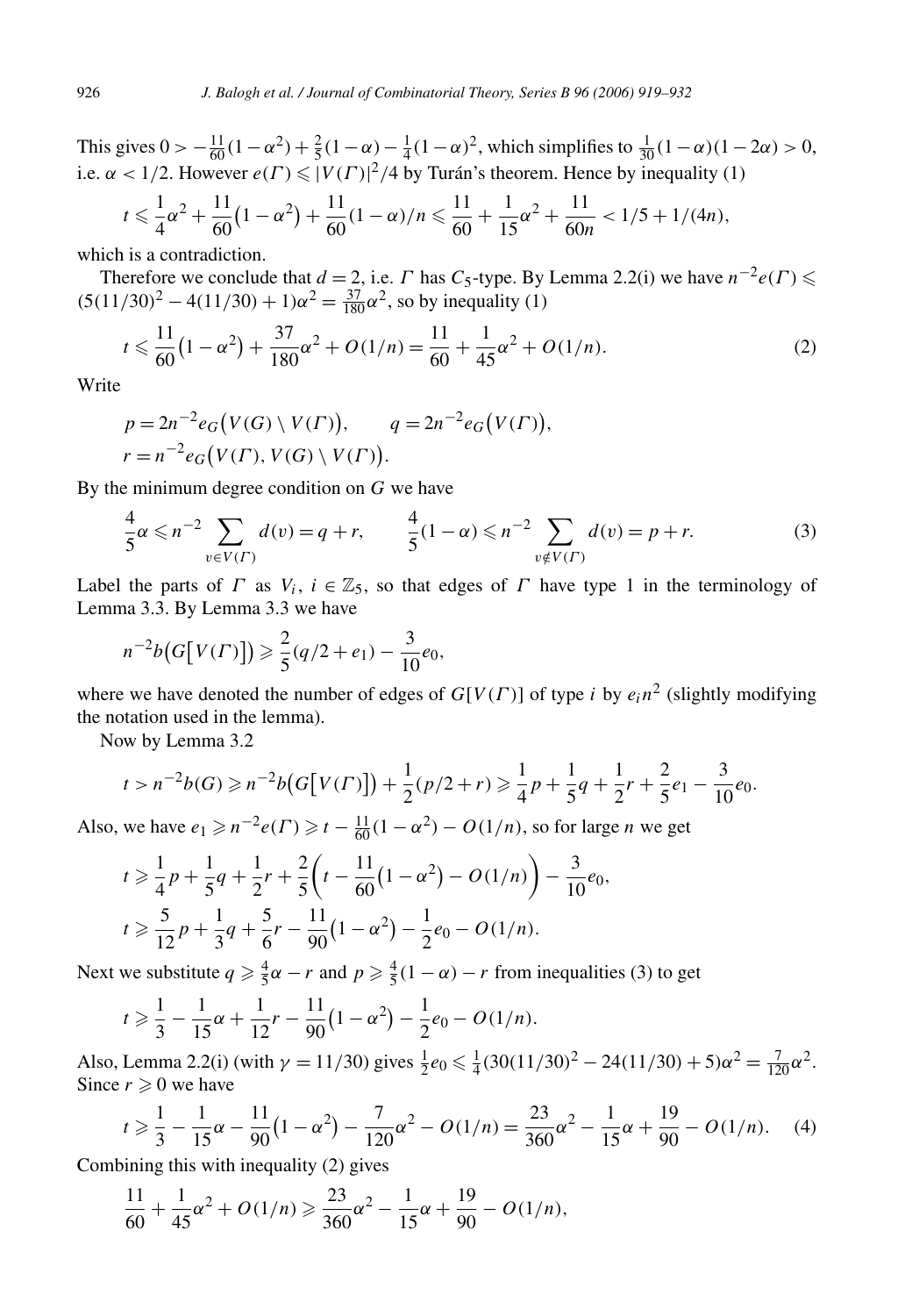i.e.  $\frac{1}{24}\alpha^2 - \frac{1}{15}\alpha + \frac{1}{36} \leqslant O(1/n)$ . However, this quadratic is always at least 1/900. This contradiction completes the proof.  $\square$ 

## **4. Proof of the full result**

In this section we will show how to extend the above argument to deal with the case  $\delta > 0.791$ , which will complete the proof of Theorem 1.1. A possible method is that instead of merely combining inequalities (2) and (4) in the preceding argument, we could use the lower bound on *t* given by inequality (4) to 'bootstrap' the argument—with each iteration we will improve the lower bound on *t* and be able to delete vertices of slightly higher degree from *H* in forming *Γ* , until we arrive at a contradiction. Equivalently (and this is the approach we will take) we can delete vertices from *H* according to some degree condition depending on the unknown parameter *t*, and then conclude the argument by showing that inequalities (2) and (4) have no common solution. The necessary computations are rather involved, so we will state them altogether in the following lemma so as not to clutter the proof of the theorem.

**Lemma 4.1.** *Let*  $\delta = 0.791$  *and suppose*  $1 \ge t \ge \delta/4$ *. Then there exists*  $\epsilon > 0$  *so that the following hold with*  $\gamma = \frac{4t-(2\delta-1)^2}{6-8\delta+8t} - \epsilon$ :

(i)  $5/14 < \gamma < 2t$ *, and* (ii)  $(1 - 2\gamma)(4t - 2\gamma) > (1 + 2\gamma - 2\delta)^2$ .

*Suppose also that*  $t < ((9 - 10\delta)^2 + 4)/20$ *. Then:* 

- $(iii)$  *if*  $\gamma \leq 3/8$  *then*  $t > 36\gamma^2 27\gamma + 21/4$ ;  $(iv)$  *if*  $\gamma \leq 4/11$  *then*  $t > \frac{297}{4}\gamma^2 - 54\gamma + 10$ ;  $(v)$   $\frac{2t-\gamma}{10\gamma^2-9\gamma+2} > 1/4$ ; *and*
- (vi) *the inequalities*

$$
\left(5\gamma^2 - \frac{9}{2}\gamma + 1\right)\alpha^2 + \frac{1}{2}\gamma \ge t \ge \frac{5}{12}(1 - \alpha)^2 + \frac{1}{3}(\alpha^2 - (1 - \delta)(2\alpha - 1)) + \frac{5}{6}(\delta(1 - \alpha) - (1 - \alpha)^2) - \frac{1}{3}\gamma(1 - \alpha^2) - \frac{1}{4}(30\gamma^2 - 24\gamma + 5)\alpha^2
$$

*have no solution with*  $0 \le \alpha \le 1$ .

We defer the proof of this lemma to Section 5, and first show how the theorem follows.

**Theorem 4.2.** *Suppose G is a graph on n vertices with minimum degree* 0*.*791*n, where n is large. Then the largest triangle-free and largest bipartite subgraphs of G have equal size. Therefore*  $\delta_c < 0.791$ .

**Proof.** Let *G* be a graph on *n* vertices with minimum degree  $\delta n$ . Then  $e(G) \geq \frac{1}{2}\delta n^2$ . We will suppose that  $b(G) < t(G)$  and show that we can derive a contradiction when  $\delta = 0.791$ . This will show that  $\delta_c < 0.791$ .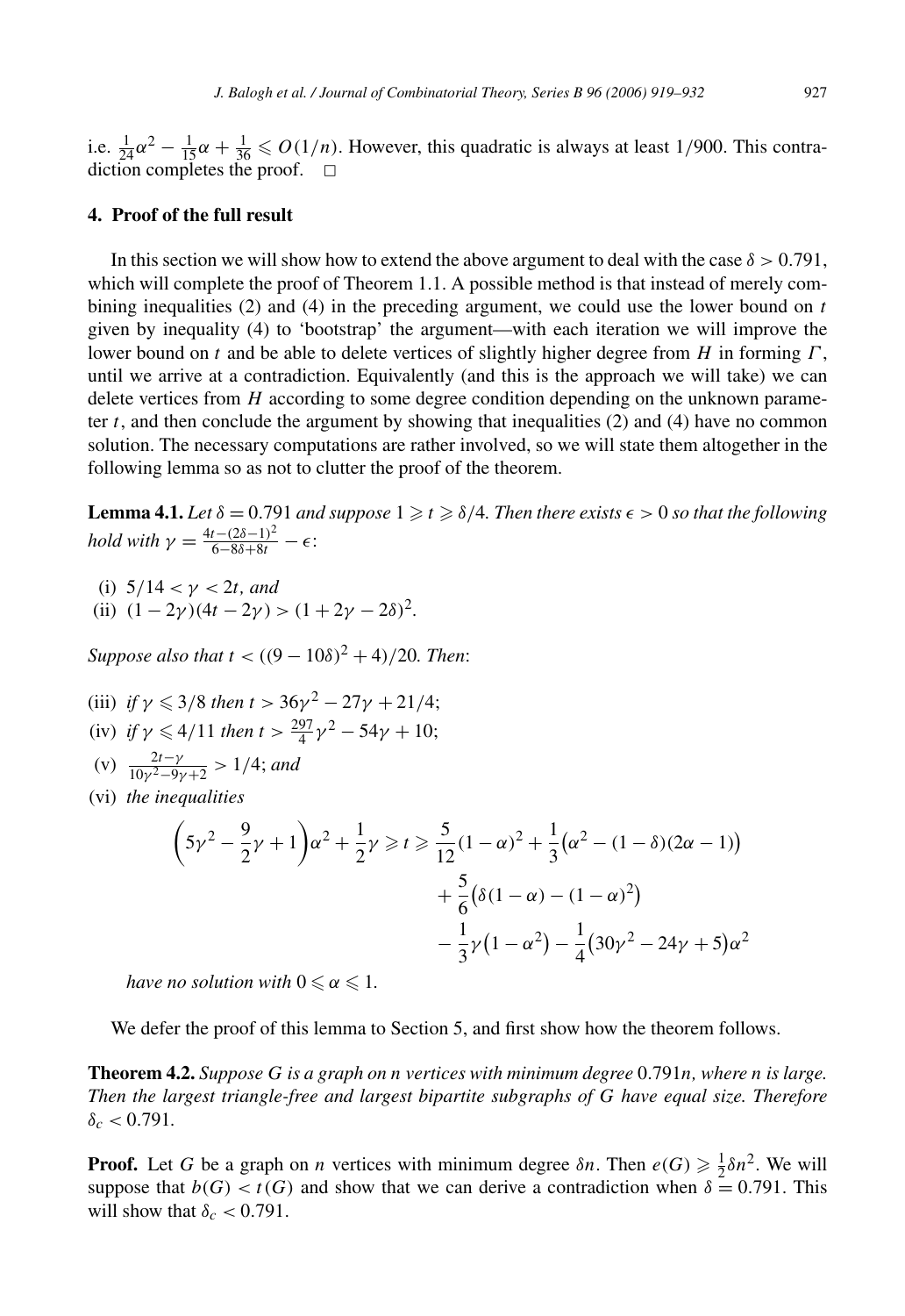Let *H* be a triangle-free subgraph of *G* with  $e(H) = t(G)$  maximal, and write  $e(H) = t n^2$ . Since  $t(G) \geq b(G) \geq e(G)/2$  we have  $t \geq \delta/4$ . Set  $\gamma = \frac{4t-(2\delta-1)^2}{6-8\delta+8t} - \epsilon$ , where  $\epsilon$  is chosen as in the statement of Lemma 4.1. Construct a sequence of graphs  $H = H_n, H_{n-1}, \ldots$ , where if  $H_k$  has a vertex of degree less than  $\gamma k$  we delete that vertex to obtain  $H_{k-1}$ . Let  $\Gamma$  be the final (possibly empty) graph of this sequence. Write  $|V(\Gamma)| = \alpha n$  and  $e(\Gamma) = \beta |V(\Gamma)|^2$ . Then  $\Gamma$  is a trianglefree graph with minimal degree  $\delta(\Gamma) \ge \gamma |V(\Gamma)|$  and  $e(\Gamma) > e(H) - \gamma {n+1 \choose 2} - {a n+1 \choose 2}$ , i.e.

$$
\beta \alpha^2 = n^{-2} e(\Gamma) > t - \frac{1}{2} \gamma (1 - \alpha^2) - O(1/n),
$$

or equivalently  $(2\beta - \gamma)\alpha^2 > 2t - \gamma - O(1/n)$ . By Lemma 4.1(i)  $2t - \gamma > 0$ , so then  $2\beta - \gamma > 0$ for large *n*, and.

$$
\alpha^2 > \frac{2t - \gamma}{2\beta - \gamma}.\tag{5}
$$

By Lemma 4.1(i)  $\gamma > 5/14$ , so by Theorem 2.1 *Γ* has  $F_d$ -type for some  $d \leq 4$ . Let *d* be such that *Γ* has  $F_d$ -type but does not have  $F_i$ -type for any  $i < d$ .

Suppose first that  $d = 1$ , i.e.  $\Gamma$  is bipartite. In this case  $e(\Gamma) \leqslant |V(\Gamma)|^2/4$  by Turán's theorem, i.e.  $\beta \leq 1/4$ . The number of edges of *G* incident to vertices in  $V(G) \setminus V(\Gamma)$  is.

$$
m = \sum_{v \in V(G) \setminus V(\Gamma)} d(v) - e(V(G) \setminus V(\Gamma)) \geq (1 - \alpha)n \cdot \delta n - \binom{(1 - \alpha)n}{2}.
$$

Applying Lemma 3.2 we have.

$$
t = n^{-2}t(G) \ge n^{-2}b(G) \ge n^{-2}(e(\Gamma) + m/2)
$$
  
>  $t - \frac{1}{2}\gamma(1 - \alpha^2) + \frac{1}{2}\left(\delta(1 - \alpha) - \frac{1}{2}(1 - \alpha)^2\right).$ 

Cancelling a factor  $1 - \alpha$  gives  $\gamma(1 + \alpha) + \frac{1}{2}(1 - \alpha) > \delta$ , and since  $\gamma < 1/2$  this can be rewritten as.

$$
\alpha<\frac{1+2\gamma-2\delta}{1-2\gamma}.
$$

Combining this with inequality (5) gives  $(2t - \gamma)(1 - 2\gamma)^2 < (1 + 2\gamma - 2\delta)^2(2\beta - \gamma)$ , and since  $\beta \leq 1/4$  we have  $(1 - 2\gamma)(4t - 2\gamma) < (1 + 2\gamma - 2\delta)^2$ . This contradicts Lemma 4.1(ii), so this case leads to a contradiction. Note that if  $t \ge \frac{1}{20}((9 - 10\delta)^2 + 4)$  then we may choose  $\gamma = 2/5$ to satisfy inequalities (i) and (ii) of Lemma 4.1, which immediately gives a contradiction, as by Theorem 2.1 we know that *Γ* can only be bipartite. Therefore we can assume that.

$$
t < \frac{(9 - 10\delta)^2 + 4}{20}.\tag{6}
$$

For the case  $d = 4$  by Lemmas 2.2 and 4.1(iv) we have  $\beta \leq \frac{297}{4} \gamma^2 - 54 \gamma + 1 < t$ , and then by inequality (5) we get the contradiction  $\alpha > 1$ . Likewise, in the case  $d = 3$  we get  $\beta \leq 36\gamma^2$  –  $27\gamma + 21/4 < t$ , which again gives the contradiction  $\alpha > 1$ . Therefore we conclude that  $d = 2$ , i.e.  $\Gamma$  has  $C_5$ -type.

By Lemma 2.2 we have  $\beta \leq 5\gamma^2 - 4\gamma + 1$ , so by inequality (5)  $\alpha^2 > \frac{2t - \gamma}{2\beta - \gamma} \geq \frac{2t - \gamma}{10\gamma^2 - 9\gamma + 2}$ . Now by Lemma 4.1(v) we have  $\alpha^2 > 1/4$ , i.e.  $\alpha > 1/2$ . It will also be useful later to rewrite inequality (5) as

$$
(7)
$$
\n
$$
(7)
$$
\n
$$
\left(5\gamma^2 - \frac{9}{2}\gamma + 1\right)\alpha^2 + \frac{1}{2}\gamma > t.
$$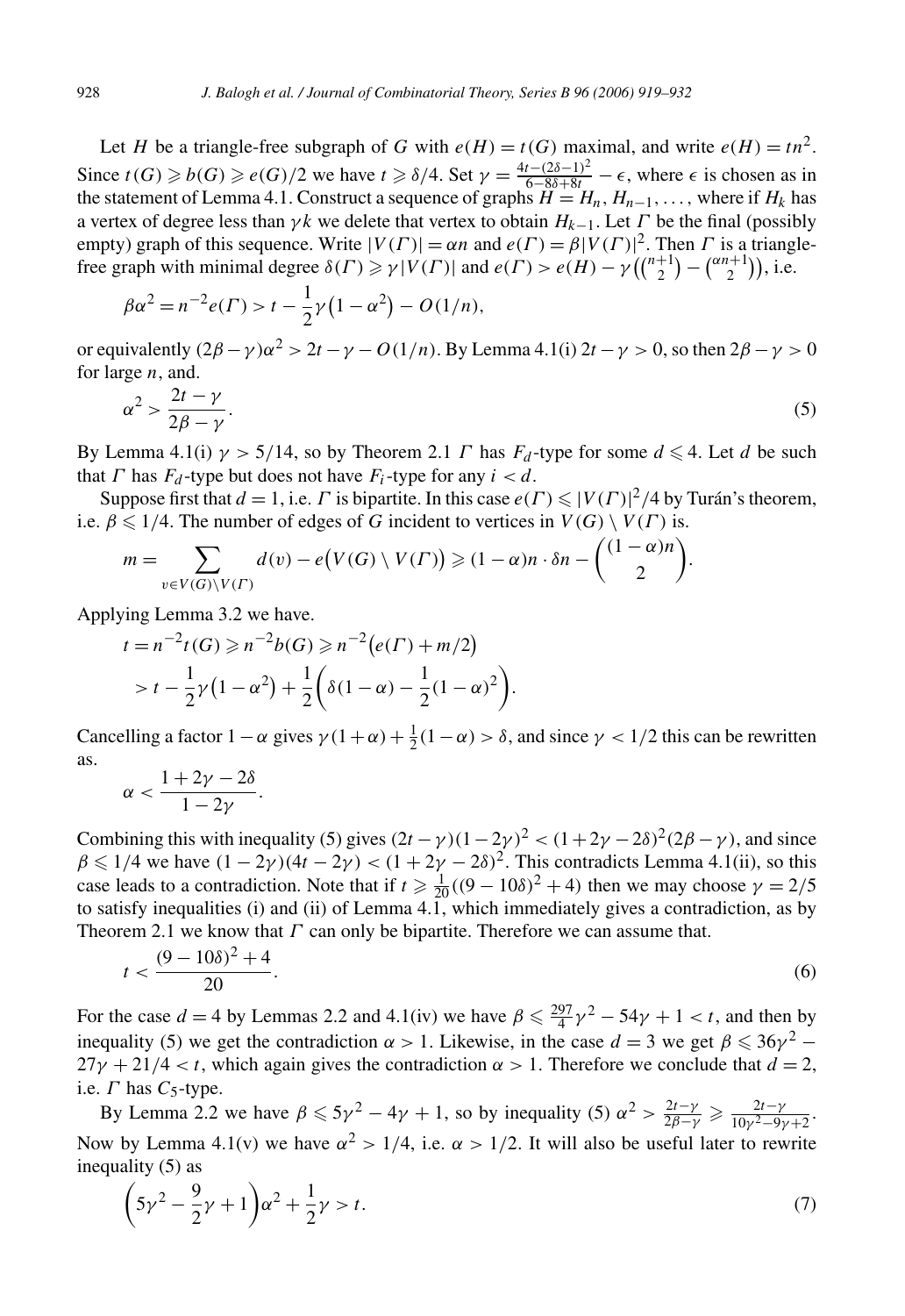Write

$$
p = 2n^{-2}e_G(V(G) \setminus V(\Gamma)), \qquad q = 2n^{-2}e_G(V(\Gamma)),
$$
  

$$
r = n^{-2}e_G(V(\Gamma), V(G) \setminus V(\Gamma)).
$$

Recalling that  $|V(T)| = \alpha n$  we have inequalities

$$
0 \leqslant p \leqslant (1 - \alpha)^2, \qquad 0 \leqslant q \leqslant \alpha^2, \qquad 0 \leqslant r \leqslant \alpha (1 - \alpha). \tag{8}
$$

Also, by the minimum degree condition on *G* we have

$$
\delta \alpha \leqslant n^{-2} \sum_{v \in V(\Gamma)} d(v) = q + r, \qquad \delta(1 - \alpha) \leqslant n^{-2} \sum_{v \notin V(\Gamma)} d(v) = p + r. \tag{9}
$$

Label the parts of *Γ* as  $V_i$ ,  $i \in \mathbb{Z}_5$ , so that edges of *Γ* have type 1 in the terminology of Lemma 3.3. By Lemma 3.3 we have

$$
n^{-2}b\big(G[V(\Gamma)\big]\big) \geq \frac{2}{5}(q/2 + e_1) - \frac{3}{10}e_0,
$$

where we have denoted the number of edges of  $G[V(T)]$  of type *i* by  $e_i n^2$  (slightly modifying the notation used in the lemma).

Now by Lemma 3.2

$$
t \geqslant n^{-2}b(G) \geqslant n^{-2}b\big(G[V(\Gamma)\big]\big) + \frac{1}{2}(p/2+r) \geqslant \frac{1}{4}p + \frac{1}{5}q + \frac{1}{2}r + \frac{2}{5}e_1 - \frac{3}{10}e_0.
$$

Also, we have  $e_1 \ge n^{-2}e(\Gamma) > t - \frac{1}{2}\gamma(1-\alpha^2) - O(1/n)$ , so taking *n* large we have

$$
t \ge \frac{1}{4}p + \frac{1}{5}q + \frac{1}{2}r + \frac{2}{5}\left(t - \frac{1}{2}\gamma\left(1 - \alpha^2\right)\right) - \frac{3}{10}e_0,
$$
  

$$
t \ge \frac{5}{12}p + \frac{1}{3}q + \frac{5}{6}r - \frac{1}{3}\gamma\left(1 - \alpha^2\right) - \frac{1}{2}e_0.
$$
 (10)

To make further progress we want to see how small the right-hand side of this inequality can be, subject to inequalities (8) and (9) that we know for  $p$ ,  $q$ ,  $r$ . This is a simple linear program, which can be solved as follows.

We need to purchase units of p, q, r at prices  $5/12$ ,  $1/3$ ,  $5/6$  to satisfy inequalities (9) as cheaply as possible. Since a unit of *r* is the most expensive, and contributes the same as *p* or *q* to either inequality, we want to make *r* as small as possible, subject to being able to satisfy inequalities (8). Therefore,

$$
r = \max\{\delta\alpha - \alpha^2, \delta(1 - \alpha) - (1 - \alpha)^2, 0\}, \qquad p = \delta(1 - \alpha) - r, \qquad q = \delta\alpha - r.
$$

Now  $\delta(1 - \alpha) - (1 - \alpha)^2 > 0$ , since  $\delta > 1/2 > 1 - \alpha$ , and  $\delta(1 - \alpha) - (1 - \alpha)^2 - (\delta \alpha - \alpha^2) =$  $(1 - \delta)(2\alpha - 1) > 0$ , since  $\alpha > 1/2$ , so we have

$$
r = \delta(1 - \alpha) - (1 - \alpha)^2
$$
,  $p = (1 - \alpha)^2$ ,  $q = \alpha^2 - (1 - \delta)(2\alpha - 1)$ .

Also, Lemma 2.2(i) gives  $\frac{1}{2}e_0 \leq \frac{1}{4}(30\gamma^2 - 24\gamma + 5)\alpha^2$ , so substituting into inequality (10) we have

$$
t \ge \frac{5}{12} (1 - \alpha)^2 + \frac{1}{3} (\alpha^2 - (1 - \delta)(2\alpha - 1)) + \frac{5}{6} (\delta (1 - \alpha) - (1 - \alpha)^2)
$$
  
 
$$
- \frac{1}{3} \gamma (1 - \alpha^2) - \frac{1}{4} (30\gamma^2 - 24\gamma + 5)\alpha^2.
$$
 (11)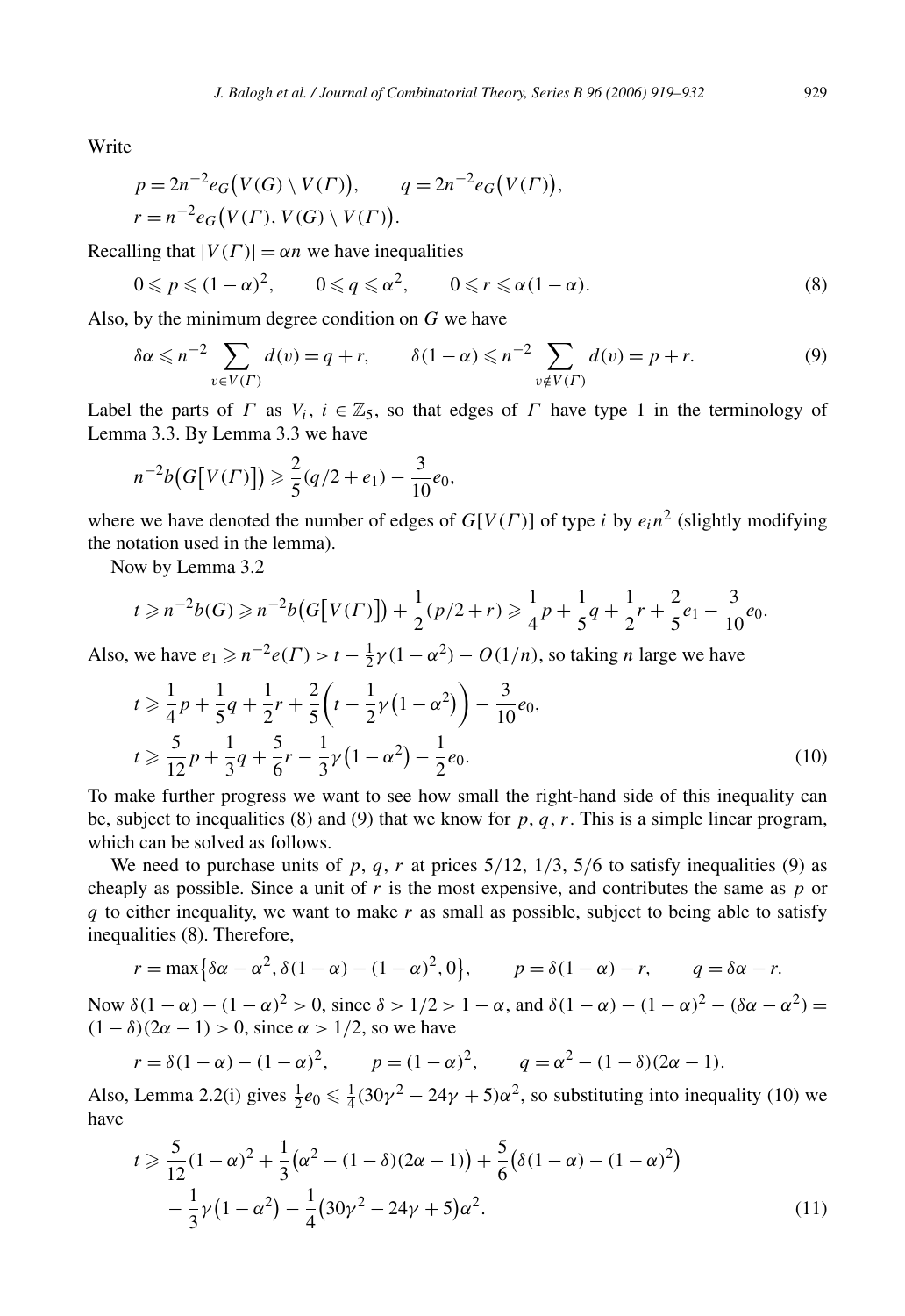Combining this with inequality  $(7)$  and applying Lemma 4.1(vi) we find that there is no solution with  $0 \le \alpha \le 1$ . This contradiction completes the proof.  $\Box$ 

#### **5. Proof of Lemma 4.1**

Before starting, we remark that the reader may find a computer algebra package helpful in verifying some of the following computations. Let  $\delta = 0.791$ , suppose  $1 \ge t \ge \delta/4$ ,  $\epsilon > 0$  and set  $\gamma = \frac{4t - (2\delta - 1)^2}{6 - 8\delta + 8t} - \epsilon$ . We will use the notation  $x = y \pm z$  to mean  $y - z < x < y + z$ . We also write  $s = 4t - 4\delta + 3$  and note that  $s \ge 3(1 - \delta) > 0$ .

(i) We can compute  $\frac{dy}{dt} = 8(1 - \delta)^2 s^{-2}$  so  $0 < \frac{dy}{dt} \le 8/9$ . Therefore to show that  $5/14 <$ *γ* < 2*t* it suffices to check it for  $t = \delta/4$ . Then we may compute  $\gamma = \frac{\delta - (2\delta - 1)^2}{6(1 - \delta)} - \epsilon = 0.36 \pm 0.001$ for small  $\epsilon$ . Since  $5/14 = 0.357 \pm 0.001$  and  $2t = 0.791/2 = 0.3955$  we have  $5/14 < \gamma < 2t$ . (ii) We have

$$
(1 - 2\gamma)(4t - 2\gamma) - (1 + 2\gamma - 2\delta)^2 = 2s\epsilon > 0.
$$

Now suppose also that  $t < t^* = ((9 - 10\delta)^2 + 4)/20$ . Then we have  $s = 4t - 4\delta + 3 < 20(1 - \delta)^2$ .

(iii) Suppose that  $\gamma \leq 3/8$ . Let  $g_1(\gamma) = 36\gamma^2 - 27\gamma + 21/4$ . Then we can compute

$$
\frac{d^2g_1(\gamma(t))}{dt^2} = 576(1-\delta)^2(24(1-\delta)^2 - s)s^{-4} + O(\epsilon).
$$

Since  $s < 20(1 - \delta)^2$  we have  $\frac{d^2g_1}{dt^2} > 0$ . Therefore  $t - g_1(\gamma)$  is a concave function of *t* so to show that it is positive it suffices to check the extreme values  $t = \delta/4$  and  $t = t'$ , where  $t' = 0.215 \pm 0.001$  is the value of *t* at which  $\gamma = 3/8$ . We have

$$
\delta/4 - g_1(\gamma(\delta/4)) = \frac{1}{4}(105\delta - 64\delta^2 - 43) + O(\epsilon) = 0.002 \pm 0.001 + O(\epsilon) > 0,
$$

and

$$
t'-g_1(3/8) = 0.02 \pm 0.01 + O(\epsilon) > 0,
$$

for small  $\epsilon$ , as required.

(iv) Suppose that  $\gamma \leq 4/11$ . Let  $g_2(\gamma) = \frac{297}{4} \gamma^2 - 54\gamma + 10$ . Then we can compute

$$
\frac{d^2g_2(\gamma(t))}{dt^2} = 1296(1-\delta)^2(22(1-\delta)^2 - s)s^{-4} + O(\epsilon).
$$

Since  $s < 20(1 - \delta)^2$  we have  $\frac{d^2g_1}{dt^2} > 0$ . Again  $t - g_2(\gamma)$  is concave, so we need to show that it is positive at the values  $t = \delta/4$  and  $t = t$ <sup>"</sup>, where  $t'' = 0.201 \pm 0.001$  is the value of t at which  $\gamma = 4/11$ . We have

$$
\delta/4 - g_2(\gamma(\delta/4)) = \frac{1}{16} (844\delta - 528\delta^2 - 337) + O(\epsilon) = 0.015 \pm 0.001 + O(\epsilon) > 0,
$$

and

$$
t'' - g_2(4/11) = 0.02 \pm 0.01 + O(\epsilon) > 0.
$$
  
(v) We need to show 
$$
\frac{2t - \gamma}{10\gamma^2 - 9\gamma + 2} > 1/4
$$
, i.e.  $8t > g_3(\gamma) = 10\gamma^2 - 5\gamma + 2$ . We compute
$$
\frac{dg_3(\gamma(t))}{dt} = 40(1 - \delta)^2 (s - 8(1 - \delta)^2)s^{-3} + O(\epsilon),
$$

$$
\frac{d^2g_3(\gamma(t))}{dt^2} = 320(1 - \delta)^2 (12(1 - \delta)^2 - s)s^{-4} + O(\epsilon).
$$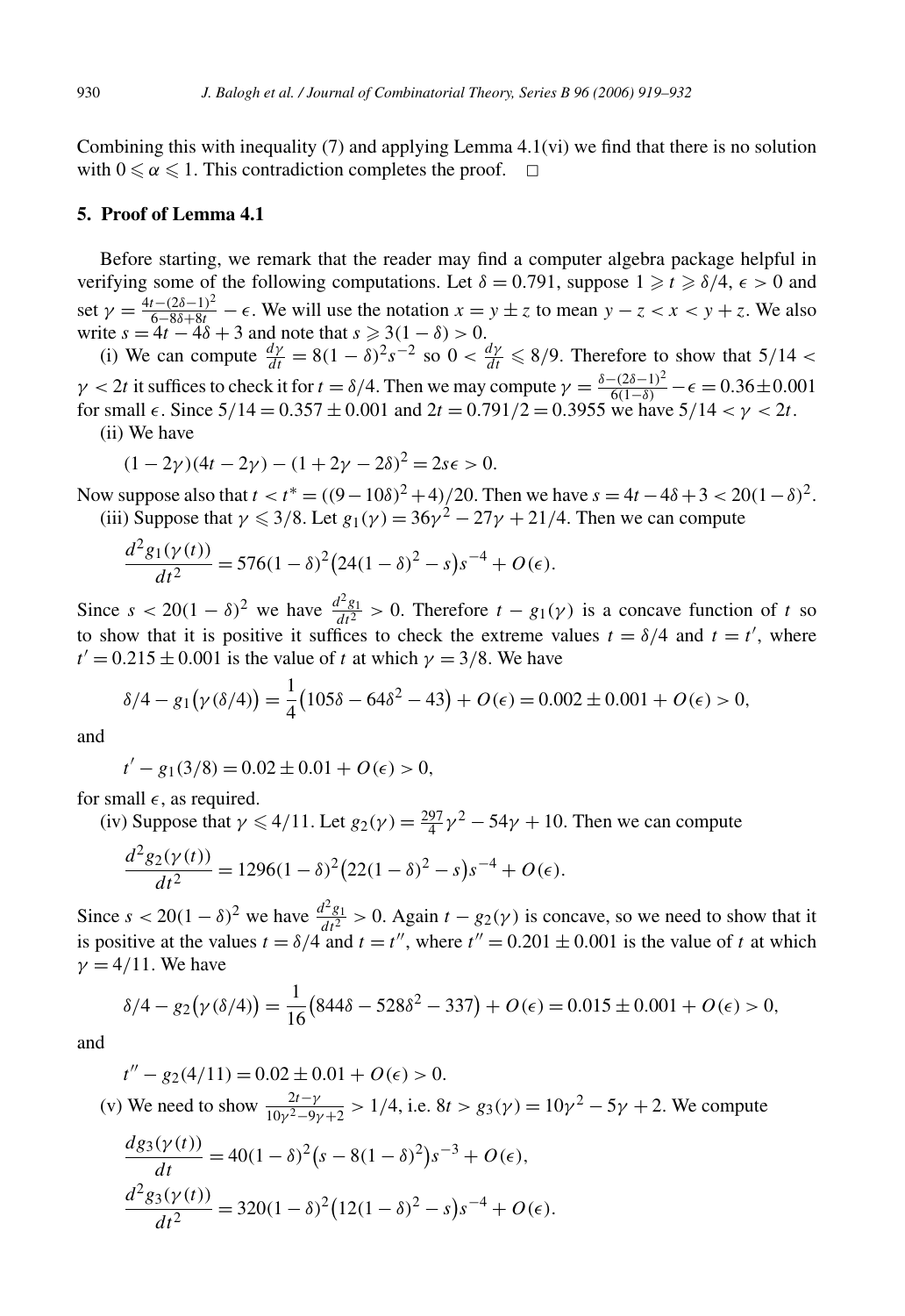Now  $12(1 - \delta)^2 - s \le 12(1 - \delta)^2 - 3(1 - \delta) = 3(1 - \delta)(3 - 4\delta) < 0$ , so  $\frac{d^2g_3(\gamma(t))}{dt^2} < 0$ . We deduce that  $\frac{dg_3(\gamma(t))}{dt}$  is minimised at  $t = t^*$ , where its value is  $\frac{3}{50(1-\delta)^2} + O(\epsilon)$ . Therefore, the derivative of  $8t - g_3(\gamma)$  is at least  $8 - \frac{3}{50(1-\delta)^2} + O(\epsilon) > 0$ , so it is enough to verify the inequality  $8t > g_3(\gamma)$  at  $t = \delta/4$ . We have  $8(\delta/4) - g_3(\gamma(\delta/4)) = \frac{4}{9}(17\delta - 10\delta^2 - 7) + O(\epsilon) = 0.08 \pm 0.08$  $0.01 + O(\epsilon) > 0$ , as required.

(vi) We write the given inequalities as  $f_1(\alpha) \ge 0$  and  $f_2(\alpha) \ge 0$ , where  $f_i(\alpha) = c_{2,i}\alpha^2 + c_{2,i}\alpha^2$ *c*<sub>1</sub>*,i*α + *c*<sub>0</sub>*,i* for *i* = 1, 2, with *c*<sub>2</sub>*,*1 = 5*γ*<sup>2</sup> -  $\frac{9}{2}$ *γ* + 1, *c*<sub>1</sub>*,*1 = 0, *c*<sub>0</sub>*,*1 = *γ*/2 - *t* and *c*<sub>2</sub>*z* =  $\frac{15}{2}$ *γ* 2 -  $\frac{19}{2}$ *γ* +  $\frac{4}{2}$  *c*<sub>1</sub>*c* 2 -  $\frac{1}{2}$  *c*<sub>2</sub> +  $\frac{15}{2}\gamma^2 - \frac{19}{3}\gamma + \frac{4}{3}, c_{1,2} = -\frac{1}{6}(1-\delta), c_{0,2} = \frac{1}{3}\gamma - \frac{1}{2}\delta + \frac{1}{12} + t$ . Write  $\Delta_i = c_{1,i}^2 - 4c_{2,i}c_{0,i}$  for the corresponding discriminants. We compute

$$
c_{2,1} = (1 - \delta)^2 (20(1 - \delta)^2 - s) s^{-2} + O(\epsilon) > 0, \text{ and}
$$
  

$$
c_{2,2} = \frac{1}{24} (20(1 - \delta)^2 - s) (36(1 - \delta)^2 - s) s^{-2} + O(\epsilon) > 0.
$$

The roots of  $f_1$  are  $\pm r_1$ , where

$$
r_1 = \frac{1}{2}s^{1/2}(1-\delta)^{-1}(20(1-\delta)^2 - s)^{-1/2}(4t + 1 - 2\delta) > 0,
$$

since  $4t + 1 - 2\delta \geq 1 - \delta > 0$ . Since  $c_{2,1} > 0$  and  $\alpha \geq 0$  we must have  $\alpha > r_1$ . We find

$$
\frac{dr_1}{ds} = \frac{1}{2}(1-\delta)^{-1}(20(1-\delta)^2 + s(30(1-\delta)^2 - s))s^{-1/2}(20(1-\delta)^2 - s)^{-3/2} > 0.
$$

Numerical computation shows that  $r_1 = 1$  for some *t* in the range  $0.2054 \pm 0.0001$ . If  $t \ge 0.2055$ we would have the contradiction  $\alpha > r_1 > 1$ , so we must have  $t < 0.2055$ .

Also

$$
\Delta_2 = (-85 \pm 1)(8t - 0.32 \pm 0.01)(t \pm 0.1)(t - 0.2058 \pm 0.0001)
$$
  
× (t - 0.23 ± 0.01)(t - 0.4 ± 0.1).

Since  $0.197 \pm 0.001 = \delta/4 \le t < 0.2055$  we see that  $\Delta_2$  is positive so  $f_2$  has real roots. Denote these roots by  $r_{2,1}$  and  $r_{2,2}$ , with  $r_{2,1} < r_{2,2}$ . Numerical computations show that  $r_{2,2} > 1$  for  $t < 0.2056$ , so we must have  $\alpha < r_{2,1}$ . Now we have  $r_1 < \alpha < r_{2,1}$ . But computations show that  $r_1 > r_{2,1}$  for  $t < 0.2055$ , so we have a contradiction. This shows that the inequalities  $f_1(\alpha) \geq 0$ and  $f_2(\alpha) \geq 0$  have no common solution  $0 \leq \alpha \leq 1$ , so we are done.

## **6. Concluding remarks**

Our proofs actually show that in a graph on *n* vertices with minimum degree at least 0*.*791*n* the largest triangle-free graph must be bipartite. There is some slight room for improvement in our bound using the same methods (say to give  $\delta_c < 0.7909$ ), but a significant improvement seems to require a new idea. We believe that the lower bound in Theorem 1.1 gives the correct value, i.e.  $\delta_c = 3/4$ . There are two obstacles to pushing our approach towards this. The first is our analysis of the *C*5-type case, which is certainly not optimal. The second is the classification of triangle-free graphs with given minimum degree, as Theorem 2.1 does not help for *δ <* 10*/*29. One can check that when  $\delta = 3/4 + \epsilon$  we need to choose  $\gamma = 1/3 + O(\epsilon)$  (with the same notation as in the proof) to deal with the bipartite case. For such *γ* Thomassen [6] showed that trianglefree graphs with minimum degree  $\gamma n$  have chromatic number bounded by a function of  $\epsilon$ , but probably more precise information on the structure would be needed to make this approach work.